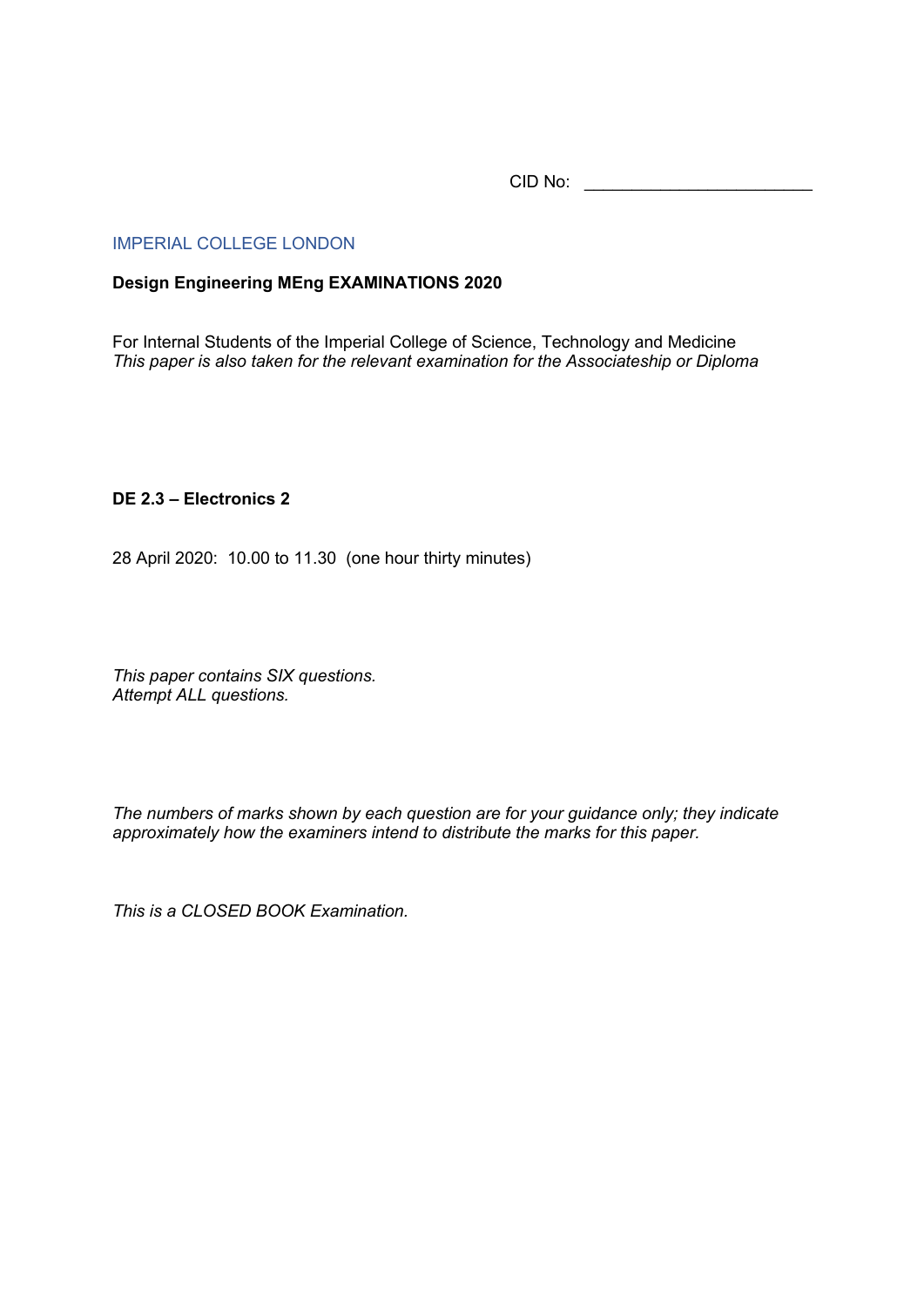1. A signal  $x(t)$  can be modelled mathematically as:

where

$$
x(t) = w(t) + y(t)
$$
  
\n
$$
w(t) = -j(e^{+0.628jt} - e^{-0.628jt})
$$
  
\n
$$
y(t) = 0.5u(t - 10) - 0.5
$$

(i) Sketch the amplitude spectrum  $|W(j\omega)|$  of the signal  $w(t)$ .

 $[4]$ 

(ii) Sketch the waveforms of  $y(t) = 0.5u(t - 10) - 0.5$ .

[4]

(iii) Hence or otherwise, sketch the signal  $x(t)$  for  $0 \le t \le 15$ .

[6]

2. The motor used for the mini-Segway project has a 13-poles magnet sensed by two Hall effect sensors, and a gearbox with a step-down ratio of 1:30. The wheel attached to the motor has a diameter of 6.8cm.

The following code segment was used to measure the speed of the motor using interrupts.

```
import micropython
 \mathbf{1}micropython.alloc_emergency_exception_buf(100)
\overline{2}\overline{3}from pyb import ExtInt
\overline{4}A_speed = 0\overline{\mathbf{5}}6\phantom{a}A_{count} = 0\overline{7}\sf 8def isr_motorA(dummy):
\overline{9}global A count
10 -A_{count} += 1
11def isr_speed_timer(dummy):
12 -13
            global A_count
14global A_speed
15
            A_speed = A_count16 -A count = \theta17motorA_int = ExtInt ('Y4', ExtInt.IRQ_RISING, Pin.PULL_NONE, isr_motorA)
18
19
       speed_timer = pyb.Timer(4, freq=10)20
\overline{21}speed_timer.callback(isr_speed_timer)
```
(i) Explain why using interrupts is better than using polling in detecting the speed of the motor.

[4]

(ii) Briefly explain the purpose of each line in this MicroPython code segment and how this code measures the speed of the motor.

[6]

(iii) Write one line of Python code that calculates the speed of travel of the wheel in cm/sec. You may assume that the wheel is mounted on a vehicle travelling on a flat surface in a straight line.

[4]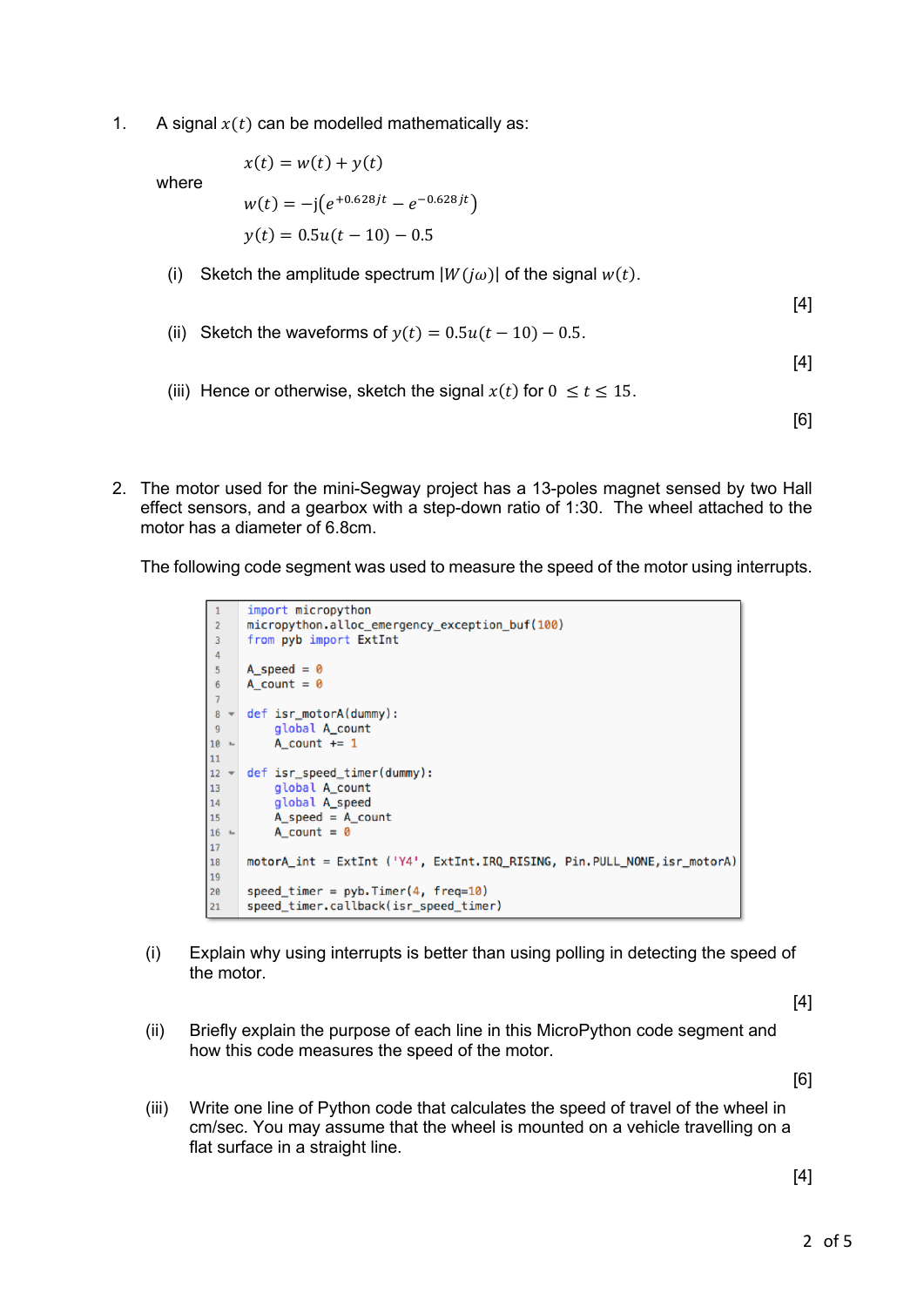3. It is known that a second-order system has a transfer function H(s) of the general form:

$$
H(s) = K \frac{\omega_0^2}{s^2 + 2\zeta\omega_0 s + \omega_0^2}
$$
  
gain  
tural frequency

where  $K = dc$  g

 $\omega_0$  = natural  $\zeta$  = damping factor

A  $2<sup>nd</sup>$  order mechanical system has an input-output relationship that obeys the following 2<sup>nd</sup> order differential equation:

$$
2\frac{d^2y(t)}{dt^2} + 2\frac{dy(t)}{dt} + 80y(t) = 40x(t)
$$

(i) Derive, with justifications, the transfer function H(s) of the system.

[4]

(ii) Derive the DC gain, natural frequency and damping factor of the system H(s). State any assumptions used.

[4]

(iii) What is the gain of the system if the input to the system  $x(t)$  is a sinusoid at a frequency of 0.1Hz?

[4]

4. A digital filter has discrete output signal  $\mathcal{V}[n]$  and input signal  $\mathcal{X}[n]$ , and the system is causal. The filter has a difference equation given by:

$$
y[n] = 0.93 x[n] - 0.93 x[n-1] + 0.86 y[n-1]
$$

- (i) Given that  $x[n]$  is a unit step signal, list the values of  $x[n]$  for n = -1, 0, 1, .., 9.
- (ii) Derive the transfer function  $H[z]$ , of this system in the z-transform domain.
- (iii) Assuming that  $y[-1] = 0$ , calculate and sketch the step response of the system for the first ten terms.
- (iv) Hence or otherwise, explain, with justification, the type of filtering the system is performing.
- (v) Draw a diagram showing how this filter can be implemented using multipliers, adders and delay modules.

[4]

 $[4]$ 

[4]

 $[4]$ 

[4]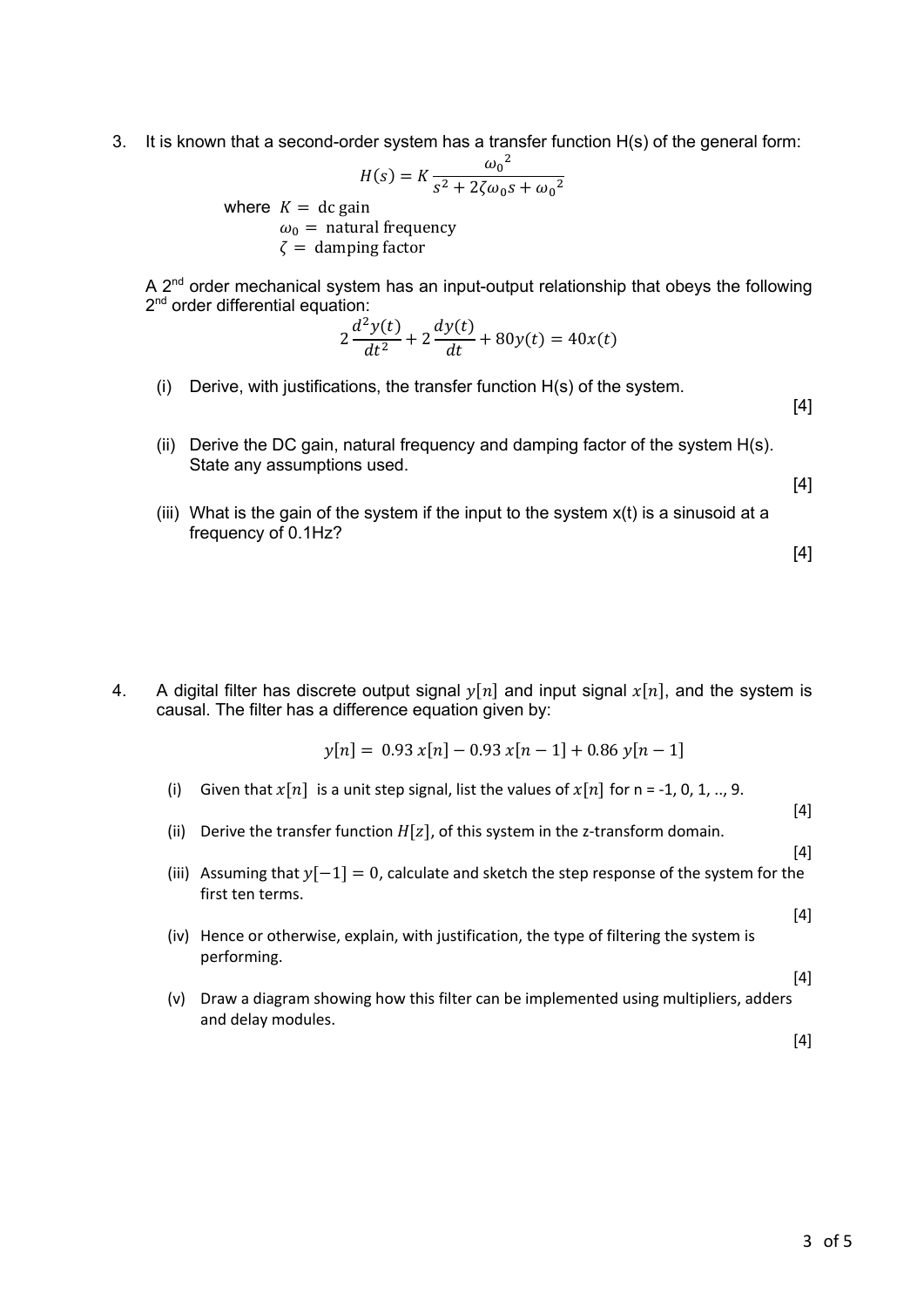5. Your group is designing a device to discover which type of flowers honeybees prefer by sensing the sound they make. It is known that a honeybee, while hovering to collect honey, has a fundamental wingbeat frequency of  $235 \pm 15$ Hz. it also produces detectable vibration up to the fifth harmonic of the wingbeat frequency and, for each increasing harmonic component, the power decreases by a factor of 9 (i.e. the 1st harmonic has one ninth the power of the fundamental; the 2nd harmonic has one ninth of the power of the 1st harmonic etc.).

An A-to-D converter (ADC) is used to convert the sound signal for processing with a microprocessor. Your device is required to detect the presence of a honeybee using a microphone, assuming the honeybee makes a sound that constitutes at least 10% of the full dynamic range of the captured sound signal.

(i) A member of your team suggests that a sampling frequency of 2.5kHz should be used. Explain your opinion on this suggestion and justify your answer.

[5]

- (ii) Your team sampled the microphone signal directly after amplification at 2.5kHz. A nearby burglar alarm makes an ear-piercing tone of 1.5kHz. What is the impact of this alarm signal on your captured digital signals in your device? What improvements can you make to your design to mitigate the spurious signal from the alarm?
- (iii) Assuming that a microphone amplifier has an automatic gain control that always adjusts the signal voltage to the full voltage range, estimate the resolution of the ADC required in terms of number of bits? State any assumptions used and justify your answer.

[5]

[5]

(iv) Your team has decided to use Fourier analysis to detect the presence or absence of honeybees. You are responsible to come up with the recognition algorithm. Explain briefly how you would approach this problem.

[5]